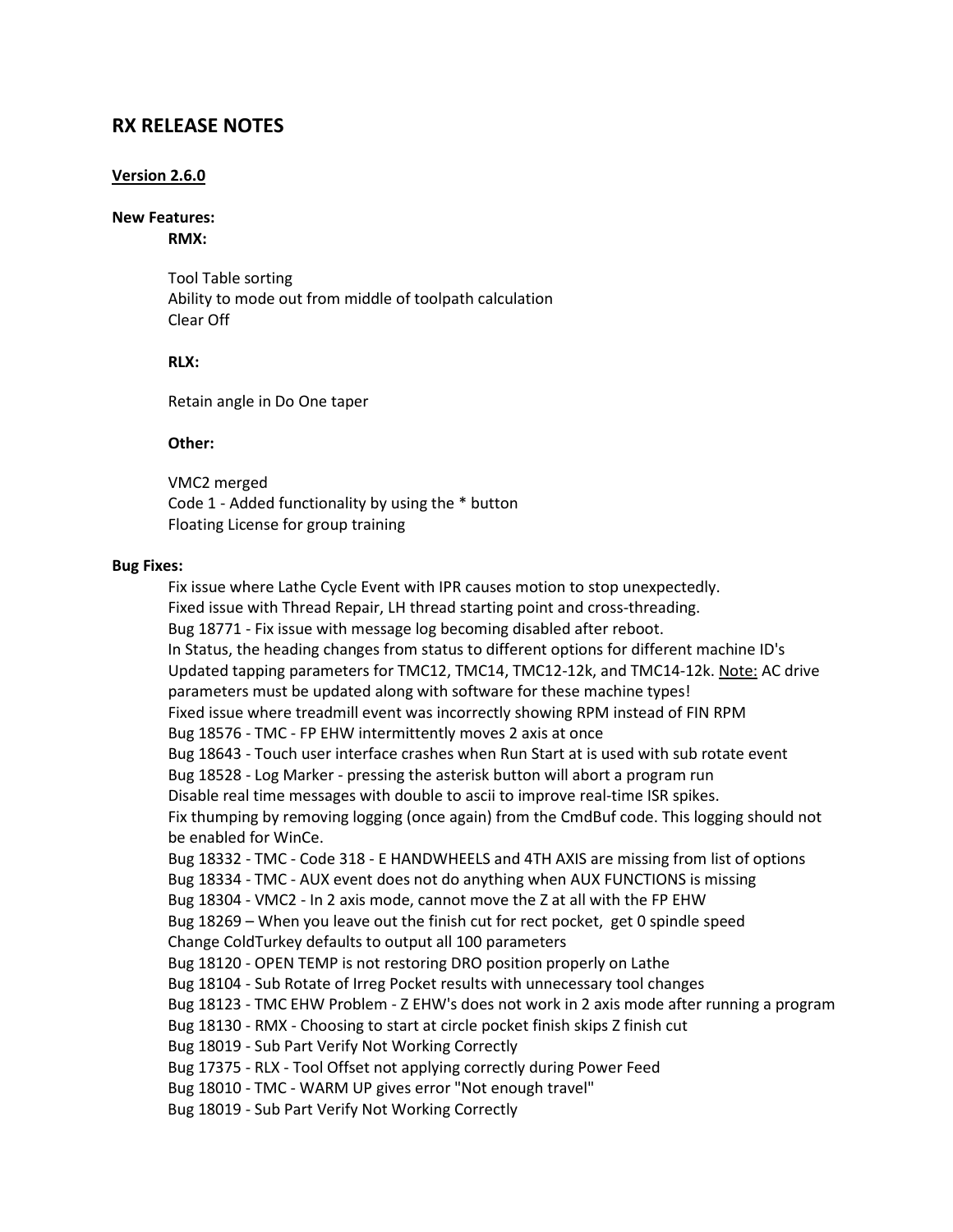Bug 17556 - GCD - Run Program and Then Stop. Now Run From an Event - Crash in Z Bug 17711 - 0.090" Threadmill Crashes Offline and Gives Motion Control Error on TMC Bug 17474 - EHW toggle switch missing from STATUS screen Move MessageLog.Init to earlier to get boot up messages.

Bug 17872 - Threadmill With No Fin Cut specified still asks for Fin Feed and Fin Speed

Bug 17720 - VMC2 - If not Aux, still allow cool, air, and part change. Just gray out pulse and aux output

Bug 17719 - VMC2 - AUX options not displayed correctly

Bug 17646 - Start at Fin Cut on Rectangle Pocket Causes Z Crash (TMC only)

Bug 17252 - Z Finish Cut Tool Drop down is sometimes empty in Defaults and Options

Bug 17259 - Z Finish Floor Cut Uses Roughing Feedrate and not Finish Feedrate

Bug 17407 - Stepover Amount is Wrong for Circle Pocket Offset

Bug 17443 - Stepover % for Adaptive Toolpath with Z Finish is incorrectly maxing out at 70 percent

PT10 - fix issue with message pump for WinCe

Retain values previously set in DRO DO ONE

Bug 17184 - do not reset motor encoder counts during Open Temp

Bug 17034 - For attached dxf when using manual chaining, cannot undo selected geometry and rechain.

PT10 Bug - Big lathe times out while tapping at slow speed.

Bug 12104 - XYZ Spindle Speed check Error 256 Fix Also Update to Version B131

ServiceCodes - Issue with SC523 not being able to edit F5 parameter.

PT10 - Copy Rotate Z Axis does not copy over Z Finish Cut and does not use the correct toolpath Bug 17052 - 4th Axis shows up 2 times in status screen

Bug 16767 - TMC sim won't orient. Remove new Spindle "sanity check" when running offline because it doesn't like the jump in velocity when the spindle sim orients. The average spindle speed never goes to zero.

PT10 - fix issue where a random little blank window would show up on the desktop. This would happen when you change screen resolution. It only happened after starting master the first time Bug 11902 - RLX not erroring out when more than one gear active

Bug 13015 - engrave event with radial option does not display properly on LOOK screen

Bug 16764 - TMC - unable to open program unless 4th axis is enabled

Bug 16700 - In Lathe, Cycle turn event does extra passes when using depth per pass

Bug 16004 - Sub Rotate Z Axis does not have Z Finish Cut

Bug 16005 - Copy Rotate Z Axis does not copy over Z Finish Cut and does not use the correct toolpath

Bug 13724 - ignore CTS button press if CTS system is not enabled on the machine

Bug 1386 - depth per pass is missing from Search Edit

Bug 16400 - Put up appropriate error message when unsupported geometry is selected

Bug 5520 - don't update index angle windows in service code 505 if any flyout windows are out Bug 16009 - Look screen and toolpath don't match

Bug 16266 - RLX - Copying a thread event from the clipboard results with wrong geometry

Bug 16442 - Sub and Copy Rotate not copying depth per pass correctly

Bug 16265 - For Irregular Pocket event, Z Finish Cut - Step over percentage does not take value more than 70

Bug 11902 - RLX does not error out when more than one gear is active

Bug 16010 - First Position Event does an extra move in A

Bug 15983 - RUN STRAT button does not work properly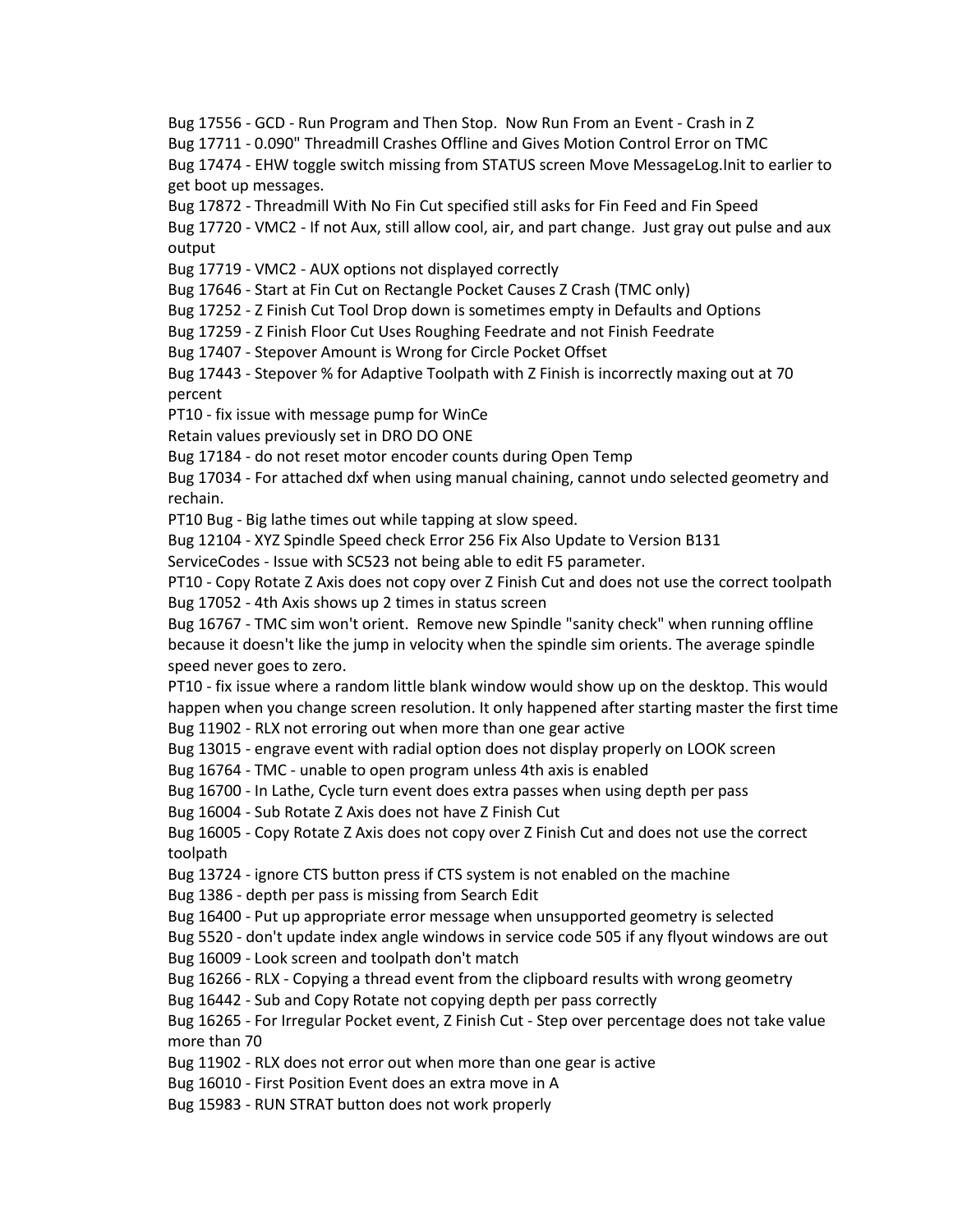PT10 - Z Pocket Floor Speed Incorrect

Bug 15545 - RMX - Using 0 inc on Irreg profile depths results with Z plunging to 0 ABS unexpectedly Bug 14962 - Zig Zag Entry Not Working with Pocket Bug 14105 - KMX - Added 100 ms to MotionAllowed and NoSpeedLimit time delay numbers for MID 109. Bug 14103 - No Quill soft key in SC 123 for Switzerland machine 109 PBI 10787 - BBSF - VMC creeps to destination issue Z EHW On or Off Option - Config Slave Software Add Z EHW option for Switzerland mill PT10 - RLX - fix bug where you cannot power-feed with the spindle in reverse. Fixed error in detection logic. Bug 16701 - Tool Group choice is not defaulting correctly

# **Version 2.5.4**

# **Bug Fixes:**

Added ability to abort out of Tool Path processing. Added software licensing for offline product. Bug 17453 - RLX when running with 8 tool turret, some features did not work properly such as TRAKing, auto coolant, door guard and spindle safety logic. Bug 17691 - Zig Zag entry toolpath is not being defined at the correct angle. Fixed issue where toolpath was using plunge entry instead of zig zag.

# **Version 2.5.3**

# **Bug Fixes:**

Fixed Cut Tolerance Value in Default Config File

# **Version 2.5.2**

# **Bug Fixes:**

Fixed Lathe 8 position servo turret faults when changing positions. Changed lathe Y axis

# **Version 2.5.1**

# **Bug Fixes:**

Changed threading timeout from 10 to 30 seconds for sake of 30120 machines threading at low rpm's.

Fixed Low Hydraulic Fluid Pressure safety message is always flashing on 30120 Updated DEFAULTS for Euro product ID's 91, 92, 93, and 94 Fixed issue in DEFAULTS page with Rough Cut Tolerances with and without finish were swapped. Spindle speed 0 RPM warning message that comes up for Rect Pocket

# **Version 2.5.0**

# **New Features:**

Added support for TMC12 and TMC14 machines, including 12K and CTS options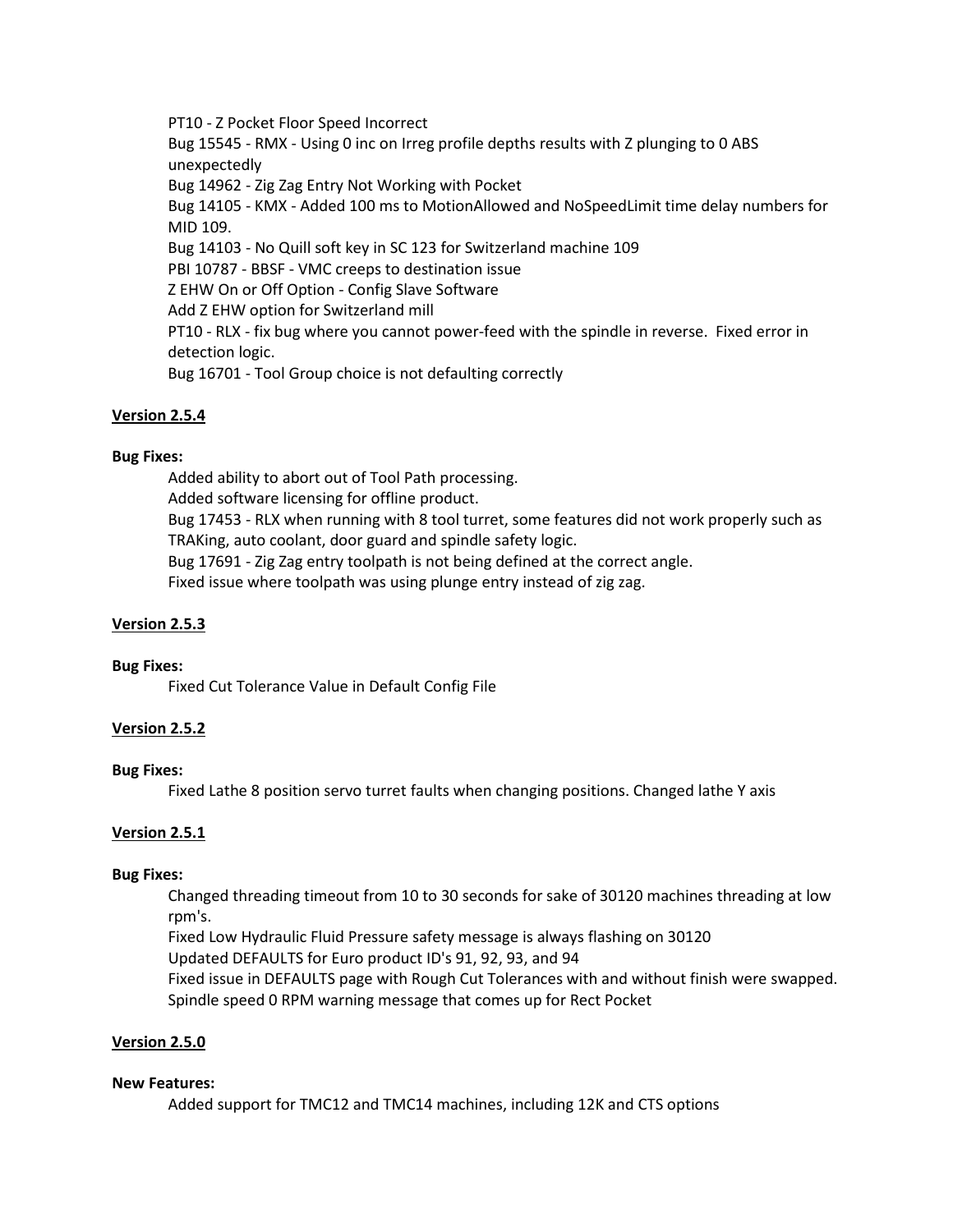Added support for Hydraulic Turret on 30120 RLX Add CANCEL button in OPEN TEMP for machining centers Motion control errors are now being logged in the Fault Log MTConnect - Added service code 602 to allow user to select version of MT Connect protocol. Currently we support 1.4 and 1.5

## **Bug Fixes:**

Z axis not moving to correct Z SAFETY height when START AT is used Fixed issue where performing a POWER FEED with an ATC tool without a library # would result with the Z moving unexpectedly Switching between undefined tool to Library tool would result with tool offset not being applied correctly. Fixed issue where 30120 machines would automatically default to have hydraulic turret enabled the first time it was turned on RUN, START AT does not run part at the correct fixture location Fixed issue where a following error fault may occur when attempting to TRAK the A axis Added another decimal place for the Scale Feature Fixed scenarios where Tool by Tool was not running in the correct order Fixed scenario where DRO features such as Power Feed would cause unexpected rapid movement. This came about because it was trying to comp the previous tools offset, and so we changed the way that our system handles tools with no offsets defined for lathe 2 axis irregular profile is not prompting for CHECK Z and crashing into part Running a circle pocket with no finish cut defined resulted with finish tool change When Multiple fixtures is turned ON, Run Start at does not goto the correct Z height Fixed issue with starting in the middle of a program that included SUB PART would result with starting at the beginning of the program Starting program at a SUB PART with Z SAFETY defined results with Z plunging down to an unexpected depth. Fixed issue where Verify software gives Tool # error when the first event is PAUSE Improved tapping depth accuracy on some machine models. Fixed scenario where system will run even though spindle is not running and code 311 is set to NO Fixed scenario where during Irregular Profile the Z will go to Z safety before finish cut instead of going to Z rapid Fixed issue with Run Time Estimate being way off when 4th axis event and FPT are both used Fixed issue where Face Mill Z finish cut would not have the correct chosen cutting method Fixed issue where a rotated pocket event using depth per pass would be missing passes Fixed pocket toolpath scenario where the finish tool was not using the correct stepover amount Fixed issue where Z finish cut was previously using the roughing RPM and feedrate

Fixed issue where TMC fails to orient before a tool change.

# **Version 2.4.0**

# **New Features:**

Added support for CTS (Coolant through Spindle) and 12K options on TMC5, TMC7, TMC10

# **Bug Fixes:**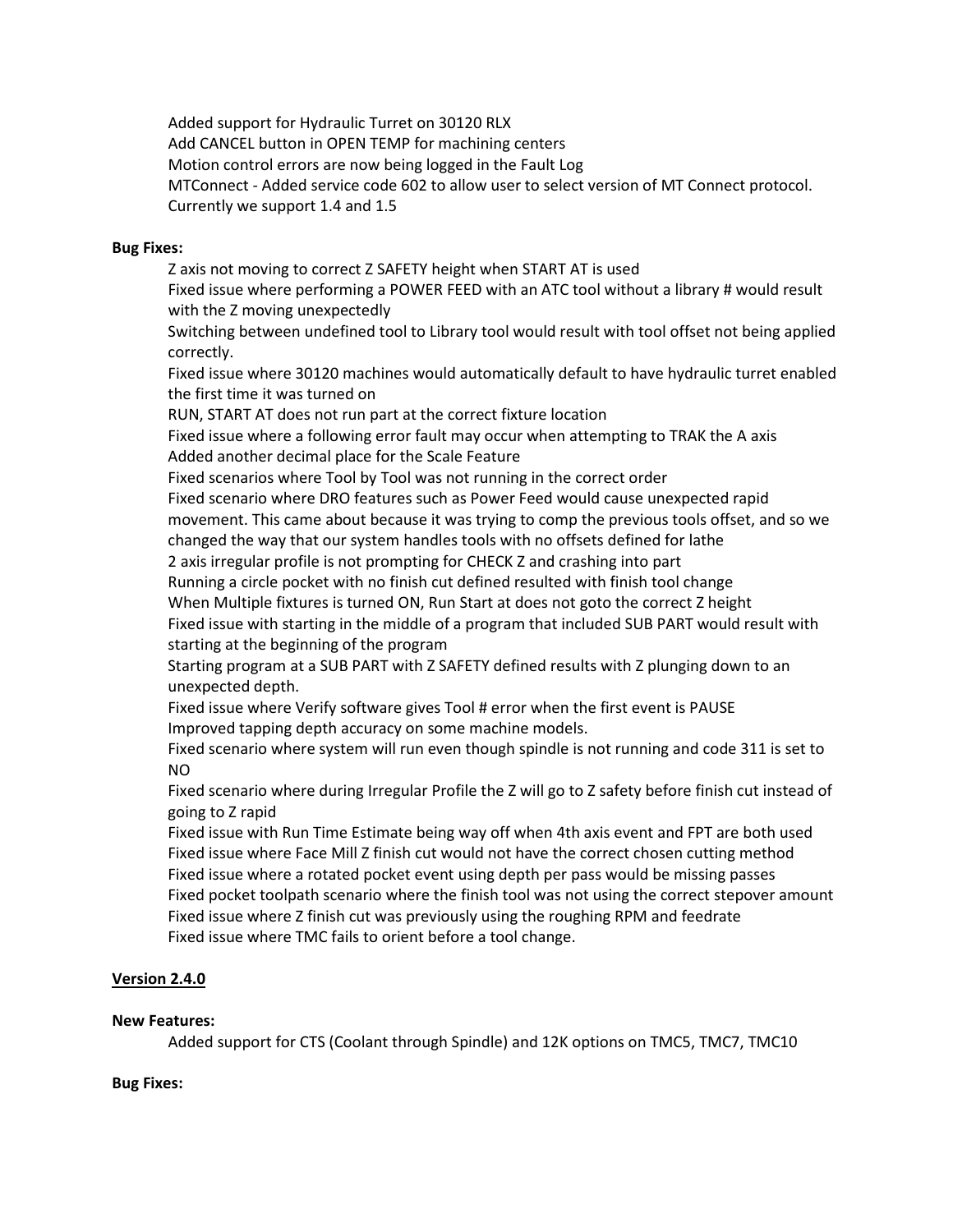User not seeing appropriate error message when attempting to Sub or Copy Repeat a 4th axis event Verify Give Language Error Message Every Time You Run It Fixed service code screen so it now lists the 4th axis codes 502 and 506 when the 4th axis is enabled In Pockets and Islands Finish RPM runs at roughing speed Unable to run program due to corrupt TEMP274.DAT file residing on computer module Fixed issue with Repeat Event not opening correct on Lathe Fixed issue with home switch failures (stuck open or closed) not generating alerts Fixed save and open temp for GCD and PTG (GCD now gets save as PTG in save temp) During tapping in TMC Z axis would continue to creep beyond programmed depth and spindle never reversed. Lathe Cycle Pause Then Chip Clear at Pause Terminates Program Tool clamp sometimes unclamps briefly Fixed issue where ATC came out when not expected Corrupted Slave Log file with "Performance" messages Z motion during tool change creeps slowly into position On Lathe, machine comes to 0ipm in middle of a Groove event Z Fixture Offsets are not being opened properly Fixed scenario where lathe toolpaths are completely wrong Code 530 - Serial numbers sometimes disappearing Toolpath Improperly Displays G2, G3 That Display & Run Correctly In Run Show Path Lathe - Run, DRO not displaying X Movement - Show Path Displays it correctly Lathe - PT4 File Loses Repeat Event Z Offset Value in PT10 Import Lathe Stock Not Correct at Tailstock End in Verify DCT - Does not work once computer name has been changed Event not being drawn in look when it is created in program editor Do One Changes DRO Display Z Feed to Depth and stops on Circle Pocket MTConnect option needs to be freely available for trial offline software MT Connect Giving Incorrect Part Count on GCD File Message log is constantly writing "GetCurrentUserProfileName()" to log PK errors when Programming a Solid Fault log appears to be logging fault messages multiple times Intermittent timeout when starting a program. Changed "Start new program" data connection parameter to "send-always"

# **Version 2.3.0**

### **New Features:**

Added support for 4th axis option on all TMC machines

### **Bug Fixes:**

Fixed save and open temp for GCD and PTG (GCD now gets save as PTG in save temp) PK errors When Programming a Solid Intermittent timeout when starting a program. Changed "Start new program" data connection parameter to "send-always"

Z Feed to Depth and stops on Circle Pocket

Serial number warning appears even though all serial numbers are entered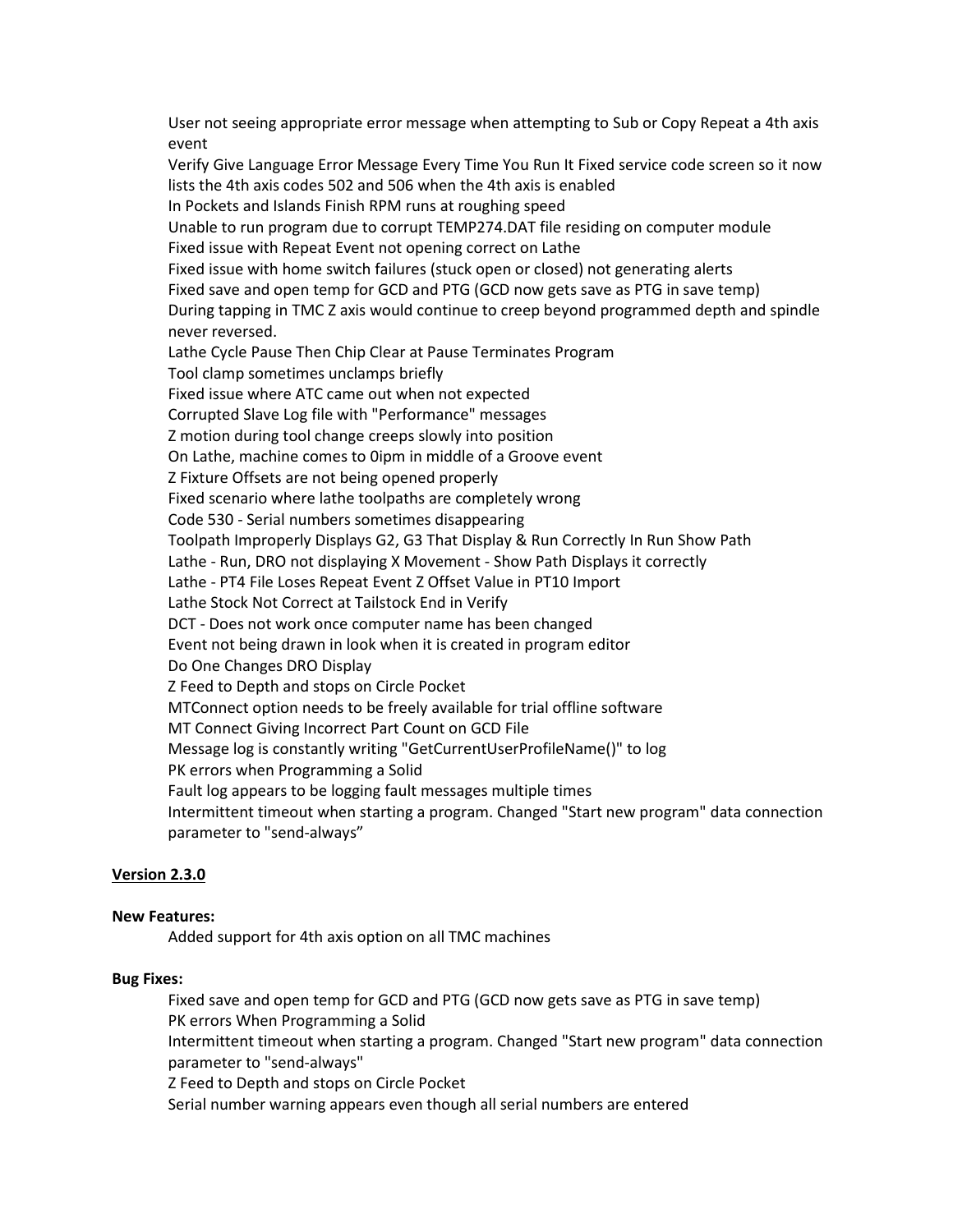code 510 - encoder check does not display correctly for 8K VMC machines code 510 – removed RESET button code 510 - show text for 4096 counts for 8K VMC machines Do One Changes DRO Display Event not being drawn in look when it is created in program editor DCT - Does not work once computer name has been changed Fault log appears to be logging fault messages multiple times Message log is constantly writing "GetCurrentUserProfileName()" to log

# **Version 2.2.0**

## **Note – This update does not support the VMC2 machines or 4th axis hardware**

## **New Features:**

Added MT CONNECT as an option for all machines, and free for offline software. Tool by Tool tool path on all RMX controls. New REPEAT PART choice in SUB REPEAT event and RUN STRATEGY button in setup mode to choose TOOL BY TOOL or PART BY PART Option for Z finish cut tool path pattern on RMX New Default on RMX for Z SAFETY PLANE New Default on RLX for separate RPM vs SFM for drill and tap events PROG IN/OUT now allows user to view all files types

## **Bug Fixes:**

ZigZag Entry was not being saved with Circle Pockets and Spiral tool path. Z MOD value in Program Tools table did not change when assigned to ATC # 16. Z axis overshooting during entry moves on TMC machines Unexpected motion occurs when performing DO ONE and opening chuck guard (Euro) TRAKing slowly through a lathe groove event resulted with unexpected motion and errors Tool path issues when using a finish tool larger than the roughing tool Scenario where profile lead in/out arcs for finish cut were backwards Run – Start At – Z finish would error out when attempting to run. Facemill and Threadmill were not being drawn correctly in Verify screen Erroneous tool comp error when attempting 2 axis mill / arc combinations. Serial number warning appeared even though all serial numbers were entered. Added more logging in the event that this occurs again. Mill Indexer would index twice when performed within a Sub Repeat.

# **Version 2.0.1**

### **Bug Fixes:**

G81 and G82 Not working with Verify Fixed a rare case where Z axis would slowly creep into position on VMC7 Offline software does not launch after recent Windows 10 update Delayed display of Error 263 by 1.5 seconds so that the user can identify if Spindle turned on properly Fixed scenario where machine would run an extra finish pass that was not defined Fixed issue where face mill makes too many passes Made change so that Circle pocket does not skip tool change for finish cut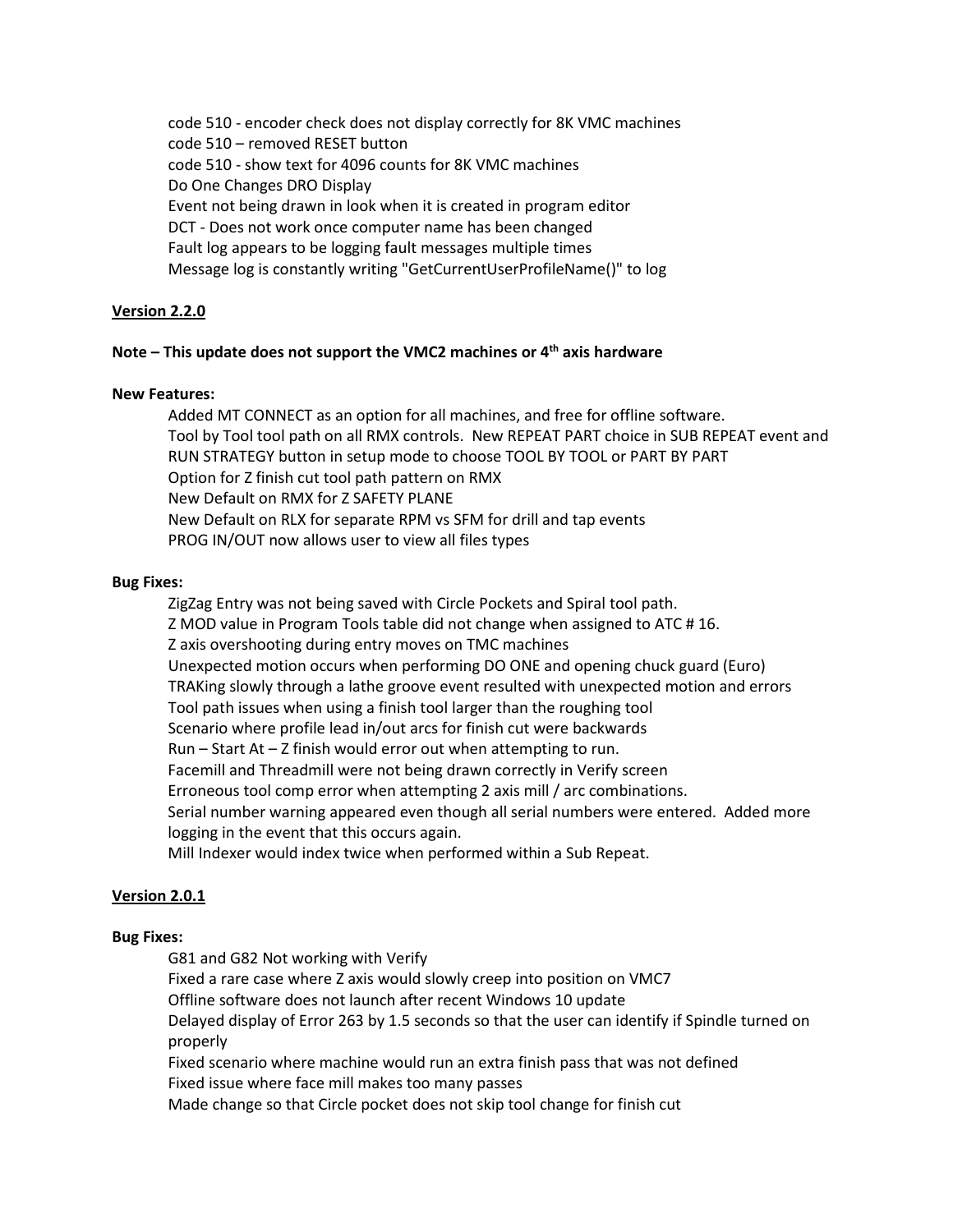Fixed scenario where Z axis plunges down in between multiple passes in Profile events Spindle fails to turn on after Tool Change and STOP or RSG are used Fixed some cases where Depth per pass not calculating correctly Fixed scenario where spindle did not turn back on after auto tool change when STOP was used

#### **Version 2.0.0**

# **New Advanced Features:**

Added Pictures and Notes feature

Added User Profiles to DEFAULTS page. Use code 600 to create & modify users, such that each user profile has its own set of defaults.

### **New Standard Features:**

First release to support VMC5, VMC7, and VMC10 machines Added Spiral Tool Path option for Circle Pocket event Added option to use finish / rest tool on Z finish cut for pockets and islands RPM and SFM are now both displayed simultaneously in DRO & RUN screens Added PTG file type - Save and open g code files along with tool offsets, as well as fixture offsets, pictures and notes. Added ENLARGE STOCK button within VERIFY – DEFINE STOCK page.

For DPM mills, the BASE TOOL is no longer required to be set, so that the user can enter offsets using a tool measurement device

CAPS LOCK button added to Keyboard

Diagnostic Charting Tool available using service code 522

Updated some EPA content for new features, as well as compressed the videos down to smaller file sizes.

Added file validation tool for software updater.

Added check for spindle run feedback, to ensure that that the spindle is actually running when it's commanded to.

#### **Bug Fixes:**

Fixed screen resolution on tool room mills so that it will display in .0005" resolution. Version 1.7.5 was displaying in .0001" resolution.

Fixed scenario where if conrad was too big for programmed geometry, it would give an exception instead of a proper warning message.

Fixed scenario where starting at an island pocket would result with the Z not retracting up to the rapid plane correctly.

Fixed scenario where pocket with no rest passes would run the finish cut at the rough feedrate. Fixed issue with Verify not drawing repeat and tap events correctly.

Fixed intermittent issue with software crashing to desktop while user is in PROG or RUN mode. Added SAVE TEMP files to code 1.

Fixed scenario where using Run - Start At on GCD files would plunge the Z deeper than programmed.

Added additional logging for intermittent issue where attempting to save a program results with an invalid filename error.

Fixed issue on lathe turrets where OPEN TEMP would replace the current tool # status.

Fixed issue where Verify would hang if a drill with zero diameter was used.

Fixed several issues regarding the run time estimator, including SFM / IPT and TAP times being way off. There are still some remaining bugs with this that will be addressed in a future version.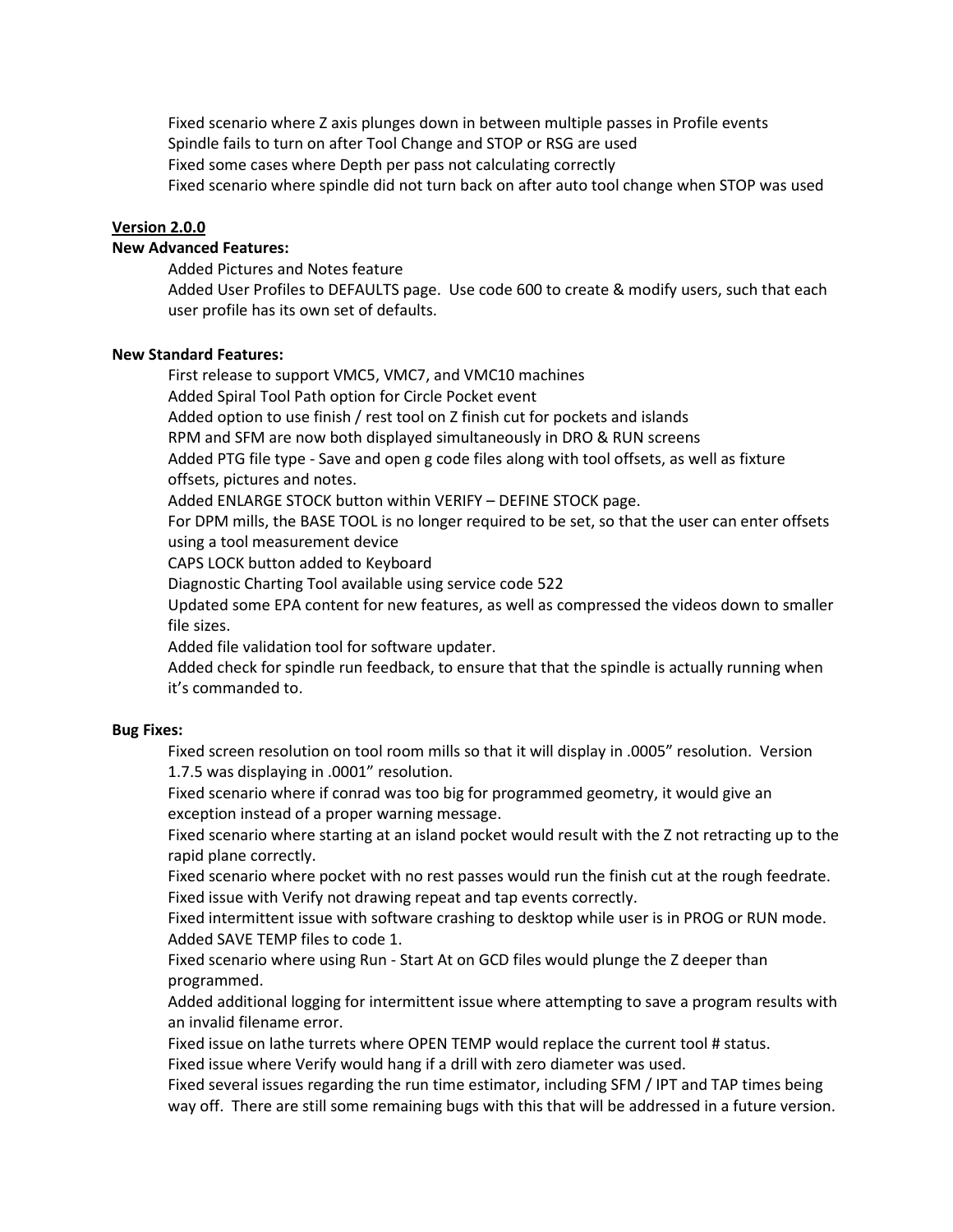Fixed issue where ORDER OF PASSES was not being saved across programs.

Fixed issue where defining Depth Per Pass on Rectangular Profile would rapid instead of feed into part.

Fixed scenario on lathe where if programming a bore or cycle from backside of part, the axis would not retract back to rapid position correctly.

Fixed scenario where modifying a lathe's tool radius would incorrectly modify the current ABS position as well.

Fixed several cases where system would improperly detect an invalid feedrate within program, due to a finish cut, cutter comp, or other option being disabled.

Fixed scenario where starting in the middle of a program would result with a RUN OVER. Fixed issue where after activating the AUX FUNCTION option, it would not be available until after reboot.

Fixed a very intermittent scenario where a POWER FEED, RETURN ABS ZERO, or CENTER would move the Z axis by the amount of the tool offset.

Fixed a very intermittent scenario where system would run the wrong program, such as perform a RETURN ABS ZERO instead of running the program in memory, or vice versa.

Fixed scenario where using Chip Clear and then jogging into the soft limit would result with a RUN OVER condition.

Fixed scenario where a profile with multiple passes was not rapiding up to the Z SAFETY plane correctly.

Fixed several other minor tool path related issues.

# **Version 1.7.5**

## **Bug Fixes:**

Bug 6139 - Fixed issue with Engrave Center tool path not centering itself correctly. Add service code 601 to toggle splash screens. Splash screen will now default to TrakMT on all

machine ID's.

Fixed issue with service code 326 not display error #'s greater than 250.

Fixed scenario where if pendant is disconnected from computer module while jogging, then motion will now stop immediately.

Fixed issue with Power Feed not running at correct feedrate when using certain SFM and IPT combinations.

Added more message logging for Power Feed.

Improved tapping accuracy on 30120RLX.

# **Version 1.7.3**

# **Bug Fixes:**

Bug 5526 - Max feedrate was being incorrectly capped at 250ipm on DPM2, DPM3, and DPM5 with EHW option.

Bug 5525 - Updated spindle timeout amount on 30120 to allow up to 25 seconds for spindle to get up to speed. This resolves the scenario of a fault 106 when attempting to run at high rpms.

# **Version 1.7.2**

# **Bug Fixes:**

Bug 4951 - In mill power feed, axis not running at correct feed with SFM and IPT defined.

Bug 4711 - EHW do not come on after SC316.

Bug 5483 - Powerfeed no longer works for more than one axis.

Bug 4293 - Software freezes during RUN with Math Help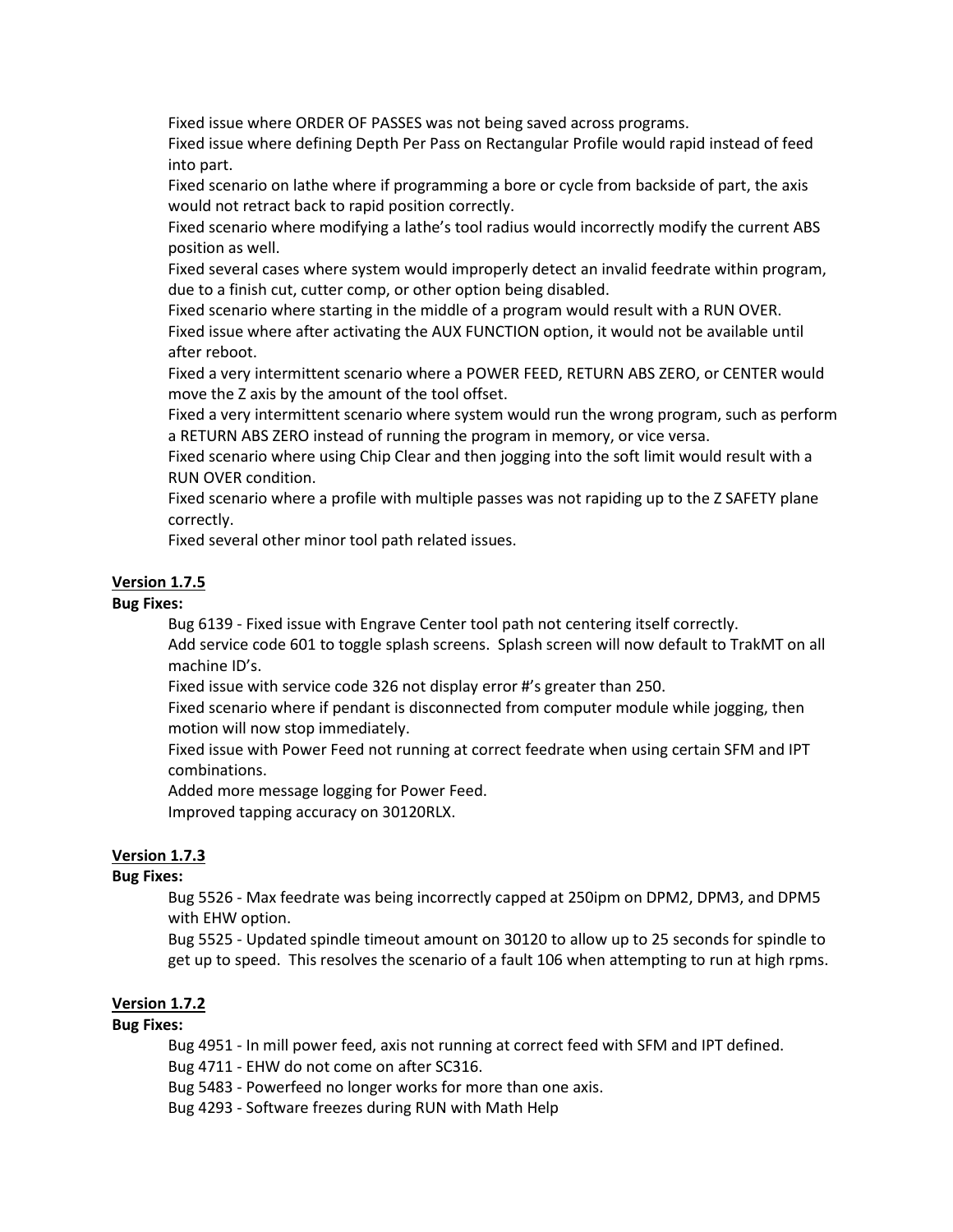# **Version 1.7.1**

# **New Features added:**

- 1. Islands supported in DXF and Parasolid
- 2. Engraving added orientation, center reference, angle, and mirror options
- 3. Helical Drill
- 4. INC SET and ABS SET for lathe conrad and chamfer
- 5. Keyboard and Calculator open and close with INFO buttons
- 6. Changed G-code editor search box

# **Version 1.6.20**

Fixed issue introduced in 1.6.19 with "What's New" button not playing the video correctly.

# **Version 1.6.19**

Fixed issue introduced in 1.6.17 where DEFAULTS would revert back to factory settings every time the control was restarted.

# **Version 1.6.17**

# **New Features**

Consolidated mill and lathe software into one version

Added "What's New" button

Added support for 30120 RLX, machine ID 108.

Added DEPTH PER PASS as an OPTION and DEFAULT for all pocket, profile, and island events Added support for more gcodes (see programming manual for more details):

Mill CAM – G06, G07

Mill GCD – G73, G84

Lathe CAM – G73, G76, G81, G82, G92

Lathe GCD - now available

Added service code 522 for Diagnostic Charting Tool

Added Z RAPID as a DEFAULT

Added ability on lathe to thread in the Z positive direction. Note that the Z RAPID value will be on the left side of the part, and precautions should be taken accordingly.

Added ability to collapse the Program Tools and Tool Library sections of the TOOL TABLE.

# **Bug Fixes**

Fixed issue in lathe Power Feed where user was unable to select IPR when spindle speed is set to SFM.

Fixed issue where tool table is unable to open / close while running program in SFM or IPR. Fixed scenario where using SHOW PATH during THREAD REPAIR would cause an OPENGL error. Fixed issue with THREAD REPAIR not prompting user to run program again.

Fixed lathe issue with X HOME and Z HOME would sometimes revert back to default after software update.

Fixed issue found on lathe where if you were turning EHW at the same time that you set the taper amount in DO ONE, the Z would move back and forth a small amount instead of executing the specified taper amount.

Fixed issue found where if if you opened the tool table on top of a flashing safety message, and then attempted to scroll the tool table, it would result with a Windows blue screen displaying APC\_INDEX\_MISMATCH.